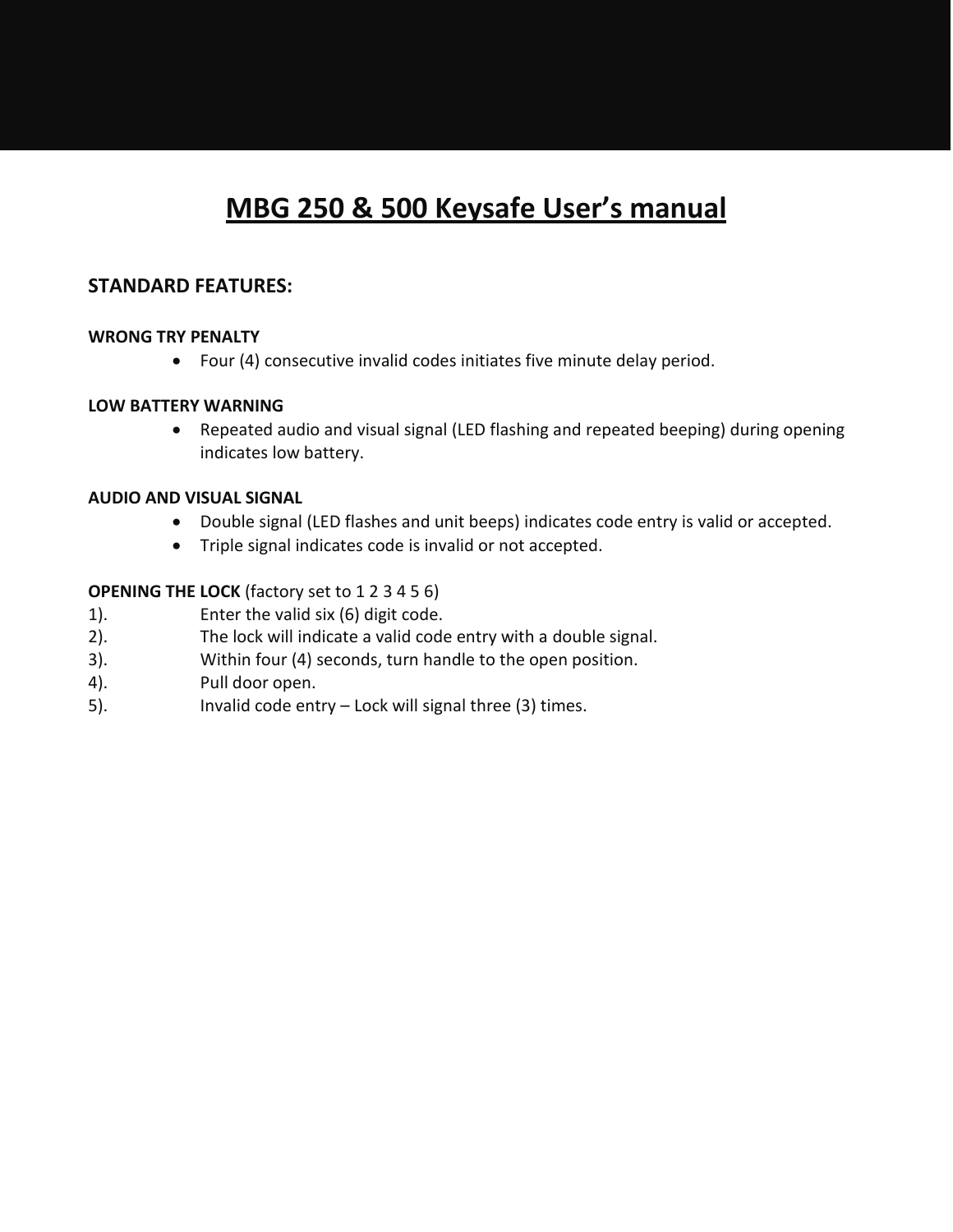# **OPERATING INSTRUCTION**

## **A. Change Your Code**

# **ALWAYS PERFORM THIS OPERATION WITH THE DOOR OPEN**

- 1). Enter "zero" six times.
- 2). Enter your existing six (6) digit code one time.(factory set to 1 2 3 4 5 6)
- 3). Enter your NEW six (6) digit code two times.
- 4). If a mistake is made wait thirty (30) seconds and repeat steps  $1 3$ .
- 5). Test lock operation several times before closing door.

**VALID CODE ENTRY**- Double signal after valid six (6) digit code is entered **INVALID CODE ENTRY**- Triple signal and old code still valid.

# **B. Change Your Battery**

- 1). Slide the keypad housing up and carefully pull away from front of safe CAUTION: Do not over stretch the wire this could cause damage!
- 2). Remove the 9 volt ALKALINE battery and replace with a new one. The connector is easily unclipped from the battery and reconnected.
- 3). Carefully position the keypad back onto the mounting pegs, ensuring you do not crush the wire and slide firmly back into position.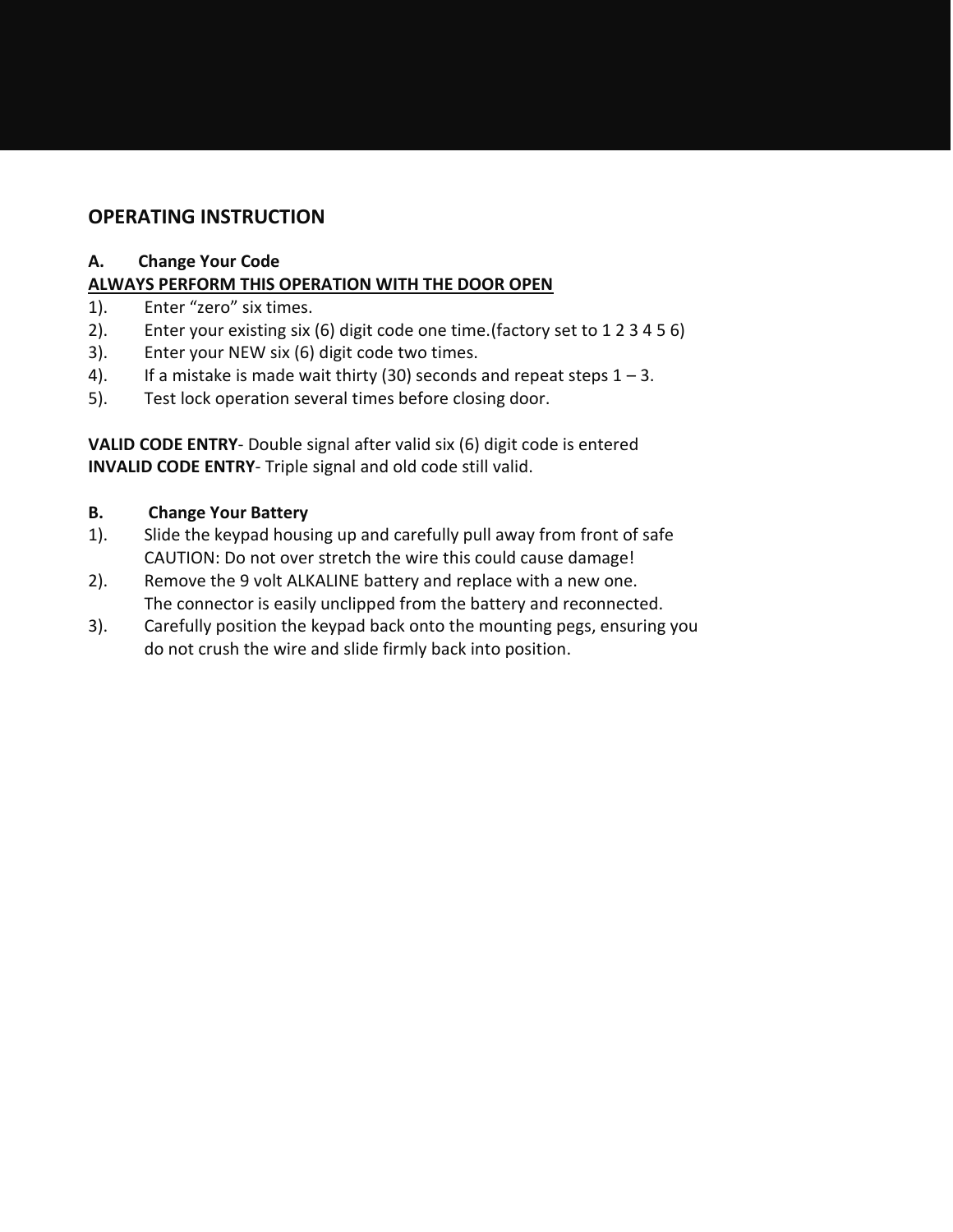# **MBG 250 & 500 Keysafe Manager Operating Instructions**

# **MANAGER CODE FEATURES:**

- 1). Manufacture default 1- 1-1-1-1-1
- 2). Unlock
- 3). Change manager code
- 4). Add or delete user code

### **IMPORTANT FOR ALL OPERATING PROCEDURES:**

- ALWAYS PERFORM THE FOLLOWING OPERTAIONS WITH THE CONTROLLER UNLOCKED.
- Before closing the door, MAKE SURE all of the changes are correct.
- DO NOT set the manager code to six "0".
- Verify the manager code at least 3 times before closing the door to make sure the code is correct.
- Operations between adjacent steps must be completed within 10 seconds or the systems will set back to standby status.

# **OPERATING INSTRUCTION**

### **A. Change Manager Code**

1). Enter "0"six times. One beep sounds, which indicates that the entry is valid and the system is awaiting q code change.

2). Enter the existing six (6) digit code once, one beep sounds which indicates that the entry is valid.

3). Enter a new six (6) digit code once. One beep will sound which indicates that the entry is valid.

4). Re-enter the new six (6) digit code. One beep will sound which indicates that the codes

entered in steps c and d are the same and the code has been changed successfully.

5). If there beeps sound, the code changing process failed. The existing code is still valid. Repeat steps a through d.

### **B. Disable User Code.**

1). Enter the manager code and hold down the last digit of the code until one beep sounds .followed by double beeps.

2). Push button "2". One beep will sound, indicating that the process of disabling the user code is successful.